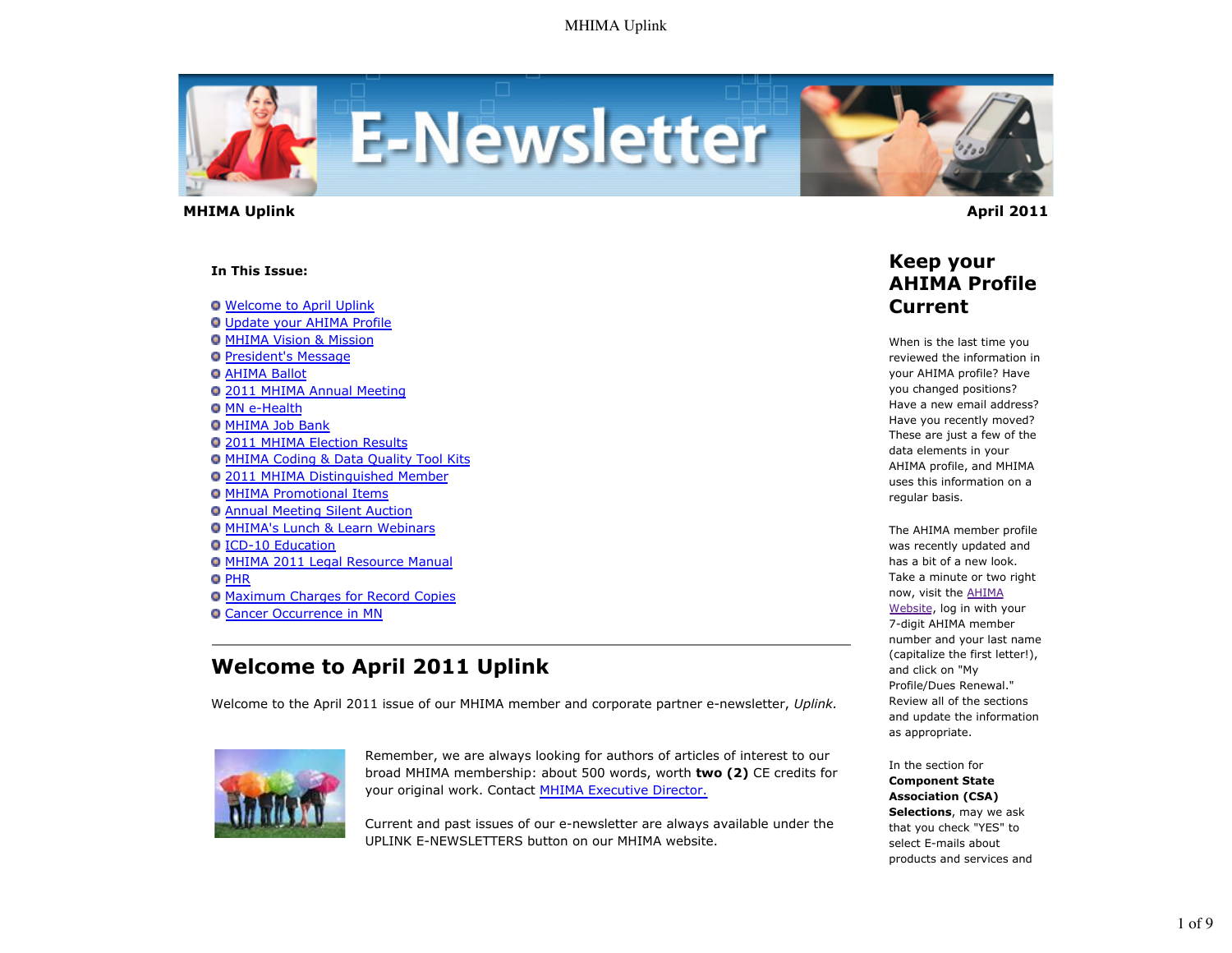If you would like to unsubscribe to our newsletter, please contact Executive Director.

# **MHIMA Vision & Mission**

**Vision:** The Minnesota Health Information Management Association, together with AHIMA, will set the standard and be the recognized leader in health information management practices, technology, education, research, and advocacy.



**Mission:** MHIMA is committed to the professional development of its members through education, networking, and life-long learning. These commitments promote high quality health information and benefit the public, health care providers, and other clinical data users.

Back to Top

### **President's Message**

Sue Jensen, RHIT MHIMA President



Sue Jensen, RHIT

In less than one month, MHIMA is holding its 2011 Annual Meeting at Treasure Island Casino, near Red Wing. The MHIMA Board members and Annual Committee Co-Chairs are thrilled to invite you to attend this meeting. We are looking forward to seeing all of you there.

So, "Are you ready for the question?" Looking forward to our Annual Business Meeting on Thursday, April 28th, at 11:15 am, this will be a phrase that will be heard throughout that meeting. I admit, it's a new phrase for me!

On March 18th, the MHIMA Board gathered for a day of business discussion, education, committee updates, and networking. During our meeting, we received training regarding Parliamentary procedures and Robert's Rules of Order. It was an excellent presentation and truly put into perspective how utilizing and applying Robert's Rules can assist everyone who leads meetings to keep them "on track and organized." I am

looking forward to utilizing this training at our annual business meeting. We will post some meeting procedure tips and our business meeting agenda on our website, under the Members Only page, prior to the meeting. MHIMA will also have a Parliamentarian present at our business meeting to assist us with meeting procedure, so feel free to ask for clarification at the meeting if you have any Postal Mailings. CSA stands for the state that you want to be associated with as an AHIMA member. MHIMA uses email and occasionally land mail as our primary means of communication, and if you check "NO" in the email or postal mail boxes, you won't receive either type of communication from us. Thank you!

#### Back to Top

### **AHIMA 2011 Ballot**

The AHIMA 2011 ballot has been confirmed. The AHIMA nominating committee met in February to prepare the ballot for the Association leadership and CCHIIM commissioners positions in 2012. The nominating committee increased the number of candidates on the ballot in compliance with the AHIMA bylaws and nominating committee procedures.

The May *Journal* of AHIMA will have the candidate's brief bio, job description and photo. The AHIMA Candidate CoP allows members to interact with the ballot candidates and the CoP will include a more detailed profile of the candidates, and their position statement. The Candidate CoP will be open April 18 at 9 a.m. to April 29, 5 p.m. (CDT).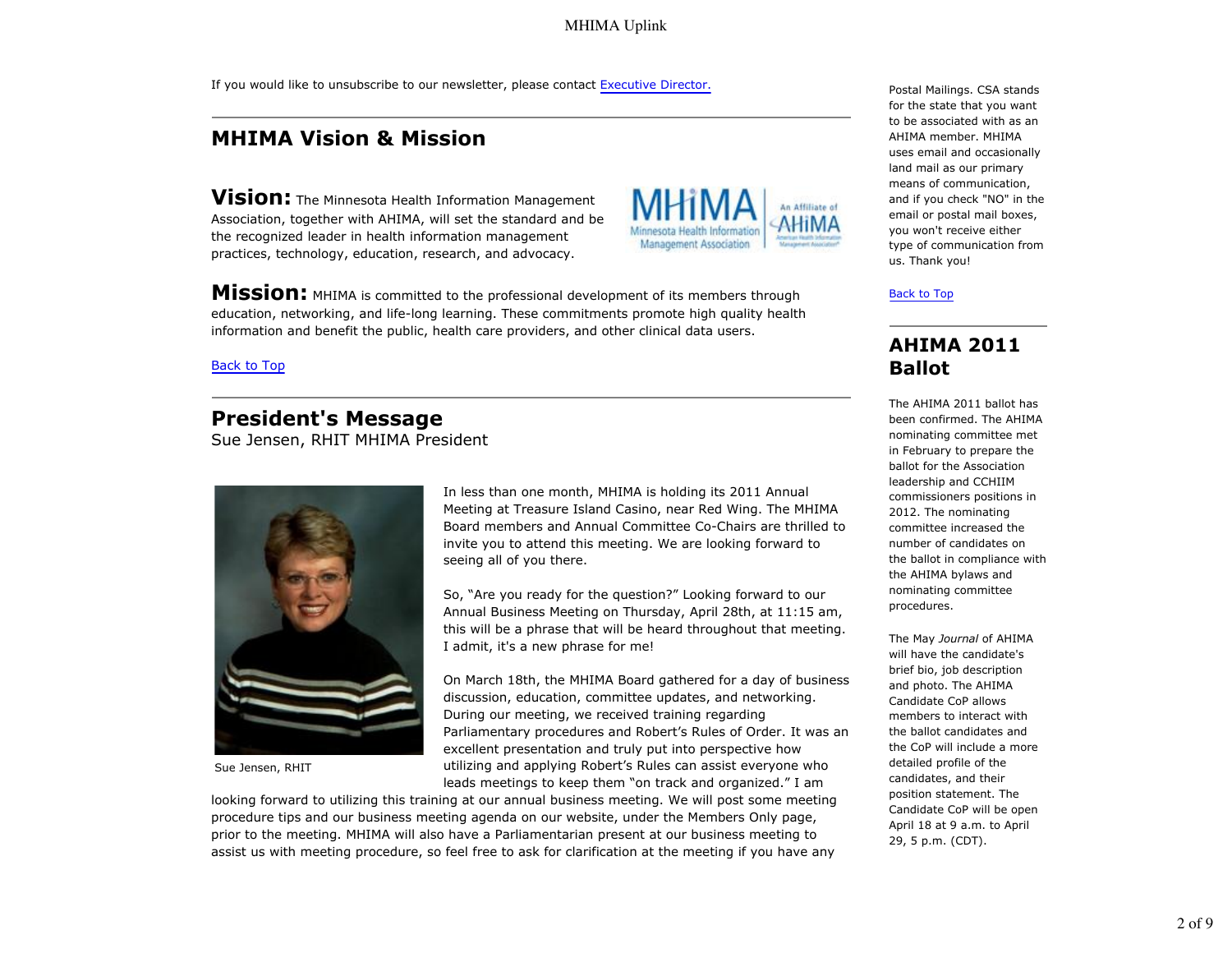#### questions.

The following week, Gina Sanvik, Cathy French, and I attended AHIMA's Winter Team Talks in Washington, DC. We received information regarding the six (6) Practice Councils and the work that has been accomplished by all Councils this year. We also discussed the HIM Professional Model and the key 2011 Initiatives. At the end of the day, we spent time with the AHIMA Legislative staff receiving instructions regarding Capital Hill Day on Tuesday. After a warm and hearty breakfast on Tuesday, the three of us, along with 170+ members of AHIMA, converged on the Capitol. We had a great time meeting with the Legislative staff members and discussing the needs of HIM professionals. If you are interesting in reviewing



Sue, Don Asmonga (AHIMA), Cathy and Gina

this information, please log onto the "State Leaders" Communities of Practice (CoP) and look for Winter Team Talks and Capital Hill. There are multiple attachments for you to review.

Finally - Will you make a difference in the life of a HIM student? This last month I have shared with several HIM students my HIM story and if you look on the AHIMA CoP, it would appear this is a popular assignment this time of year. There are many students looking for a HIM professional to share their story. I challenge all professionals to share their HIM story with our students. It is a great opportunity to get to know our up and coming members and meet new friends.

Hoping to see you at Treasure Island! Sue

### Back to Top

## **2011 MHIMA Annual Meeting**

**"Health Information: Innovation and Quality in a Time of Health Care Reform."** We are just a few short weeks away from our 2011 Annual Meeting April 27-29, 2011, at Treasure Island Resort & Casino Convention Center near Red Wing. TI's Convention Center is brand new, and totally smoke free, as is their new tower hotel suite. The convention center and hotel rooms all have complimentary wireless internet as well. Your 2011 Annual Meeting planning team, led by Karen Teufer and Christina Wallner, welcome you to this year's meeting.



**Early registration remains open through April 10th.** Check out our Annual Meeting page from

The polls will open May 2, 2011 at 12:00 am CST and close on May 20, 2011 at 11:56 pm CST. Members will be able to cast their vote via the myAHIMA web page. All active members will be eligible to vote.

LaVonne Wieland, RHIA, CHP, a MHIMA member, is on this year's ballot for Commissioner for the Commission on Certification for Health Informatics and Information Management (CCHIIM). MHIMA congratulates LaVonne on this nomination!

#### Back to Top

### **Staying Up To Date with MN e-Health**

If you aren't receiving the weekly electronic MN e-Health Update newsletter, consider signing up for it. This will keep you up to date on issues related to e-Health, including HITECH, Meaningful Use, Privacy & Security and others, as well as provide links to e-Health resources available for your use. To subscribe, click here.

Recently, the Glossary of E-Health Terms was announced. To download and print the printer friendly version document, click here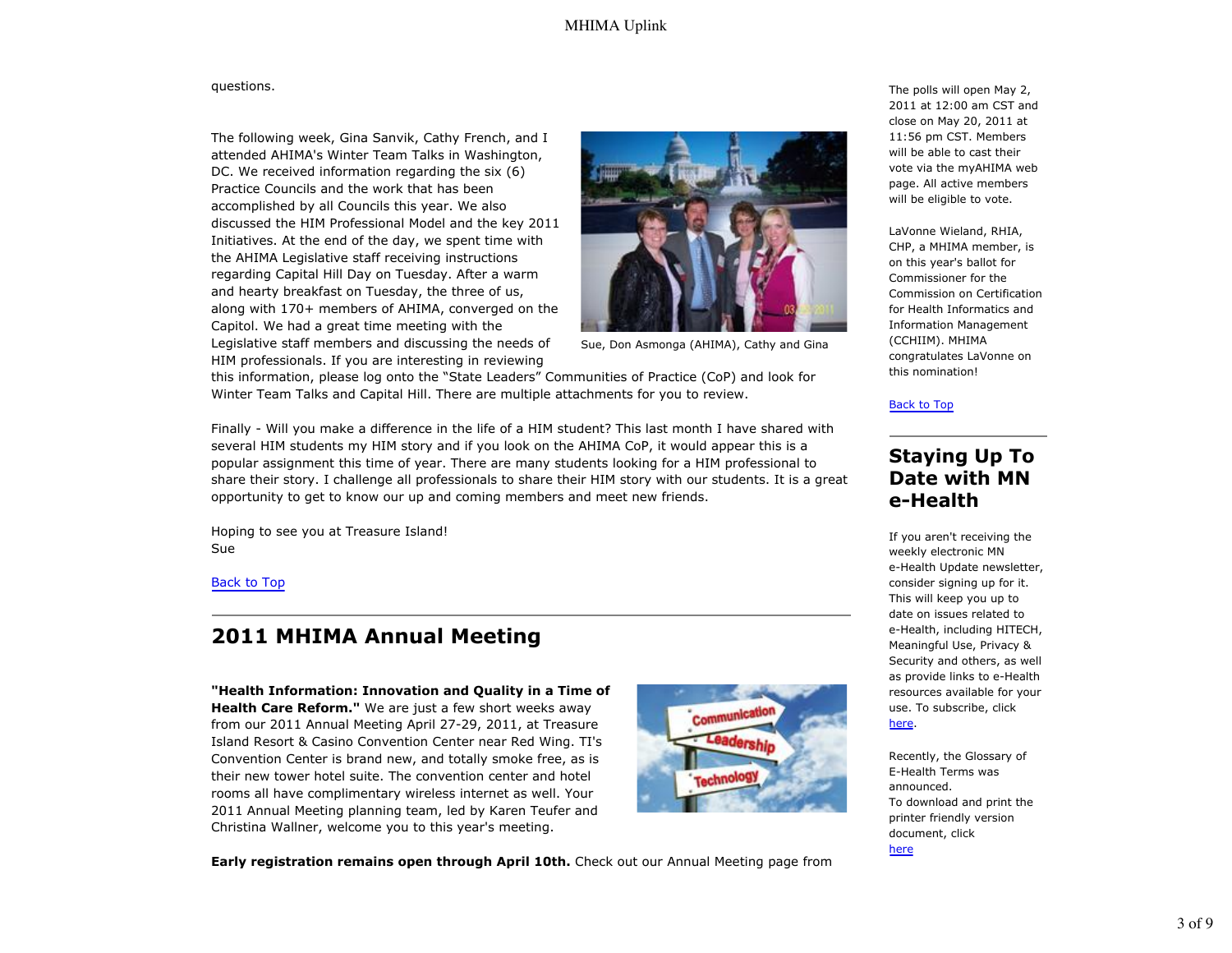our website, where you can find the Program of Events overview, a detailed Program Description, hotel accommodation information, and travel directions. Save money and register today!

Join us on Wednesday evening for some Cosmic Bowling, or just socializing and cheering on the bowlers, in Treasure Island's Xtreme Island Bowl. Great fun and an opportunity to network!

Thursday's events include our annual business meeting at 11:15 am. We'll recognize our 2011 MHIMA Scholarship recipients as well as our 2011 Distinguished Member, Diane Larson, and ratify the election of our new officers and board member at this meeting.

Do you have .JPG photos of MHIMA events of this past year? Would you like to share them with our annual meeting attendees in a continuous PowerPoint at various spots in our meeting? Email them to MHIMA's Executive Director for inclusion in the photo presentation.

Back to Top

# **2011 MHIMA Election Results**

Steph Luthi-Terry, MHIMA Nominating Committee Chair

The 2011 MHIMA Nominating Committee is pleased to announce the results of our electronic voting for MHIMA Officers and Board Members for 2011-2012:

- **President-Elect:** Ranelle Bauer, RHIT
- **Secretary:** Katie Miller, MA, RHIA
- **Treasurer:** Kristi Lundgren, RHIA
- **Delegate Director:** Jean MacDonell, RHIA

Congratulations! These individuals will be recognized at our MHIMA annual business meeting on Thursday, April 28, 2011 at Treasure Island, when the official results of the election will be declared. They will assume office on July 1, 2011.

MHIMA had a 25.1% voter response among our active members. This was an increase over last year and we thank everyone who voted.

The MHIMA Nominating Committee also thanks the other candidates on this year's ballot: Laura Blabac (President-Elect), Stacy Carlson (Secretary), Andrea Jaeckels (Treasurer) and Ilene Estabrook and Megan O'Neill (Delegate Director).

#### Back to Top

## **2011 MHIMA Distinguished Member**

Back to Top

### **MHIMA Job Bank**

Are you seeking a job? Are you an employer looking for a potential employee? Is your facility looking for someone with a skill set of MHIMA members? Be sure to check out the MHIMA Job Bank Network on our website, which continues to be very popular and new positions are being posted on a regular basis. Here, you'll find information about registering as a "Job Seeker" or as an "Employer". New positions are posted frequently, so check us out often!

**Job Seekers:** There is no fee to register.

**Employers:** Job posting fees are very reasonable and reach all of our MHIMA membership. E-blasts of job announcements are also available for purchase.

Click Here to visit the MHIMA Job Bank.

Back to Top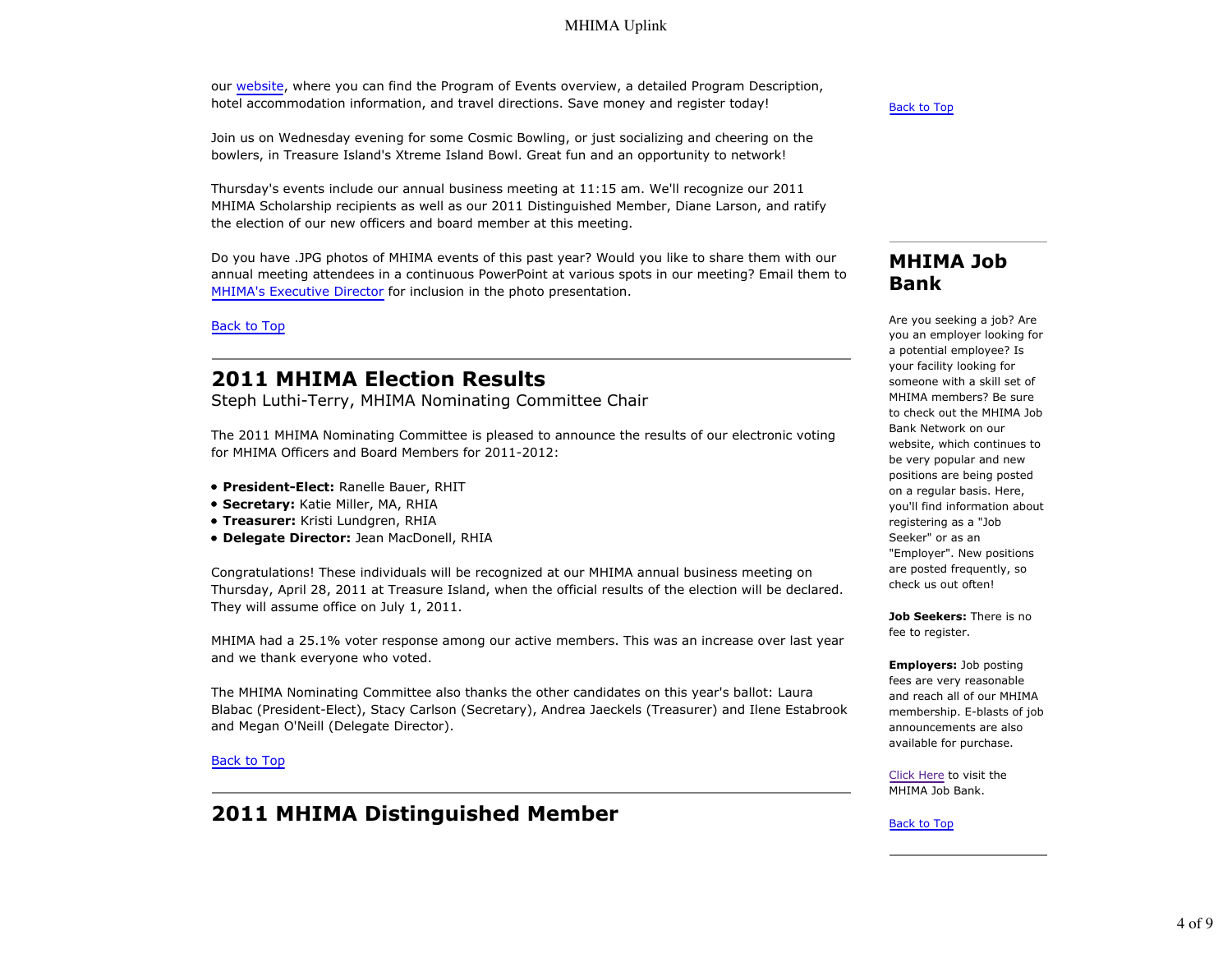

Diane M. Larson, MA, RHIA, CHPS

The MHIMA Nominating Committee and the Board of Directors announce the recipient of our 2011 Distinguished Member: Diane M. Larson, MA, RHIA, CHPS. Diane is the Director of Health Information Management at St. Luke's in Duluth and a Past President of MHIMA. She'll be recognized at our annual business meeting on Thursday, April 28th, and we'll celebrate this honor with her at our Distinguished Member reception that evening at Treasure Island. Congratulations to you, Diane!

#### Back to Top

## **2011 Annual Meeting Silent Auction**



It's that time of year! MHIMA's annual meeting committee continues to seeki your support for our MHIMA Student Merit Scholarship Program through your gifts to our not-so-Silent Auction. Auction items can include artwork, jewelry, accessories, gift baskets, electronics, gift certificates, craft items, and much more. Gifts can be contributed from individuals, from a group of colleagues, or from our vendor exhibitors. All proceeds benefit our MHIMA Student Merit Scholarship Fund.

This year, our Silent Auction will be open from noon on Wednesday through 6 pm on Thursday. More time to browse, more time to bid! Remember, this is a fundraiser, so bid with enthusiasm!

Let us know about your planned gift to our Silent Auction by contacting MHIMA's Executive Director. Bring your gift to the Annual Meeting Registration Desk no later than Thursday morning, April 28th.

Let's make this a year's auction proceeds the largest ever!

#### Back to Top

## **MHIMA's Lunch & Learn Webinars**

#### **MHIMA Coding &**

#### **Data Quality**

#### **Roundtable Tool**

#### **Kits**

The MHIMA Coding & Data Quality Committee's newest PowerPoint presentation, including case study questions, is **"Neoplasms - Carcinoid Tumor"** There is an accompanying case study answer presentation. This is one of several "tool kits" developed for use by MHIMA members to support coding education and discussion in your facilities and at your regional meetings.

Is there a tool kit topic that needs to be developed? Let your needs be known. Contact Angela Jackson or Jessica Peterson.

The general "Do It Yourself" PowerPoint tool kit gives you the guidelines to set up a coding roundtable.

Additional tool kits on specific topics that have been developed and are available include Interventional Radiology, E&M, Heart Failure, updated Present on Admission (POA) and Aftercare vs Follow Up.

#### All are available on the Coding and Data Quality

button on the MHIMA website. Watch for additional toolkits as they are developed!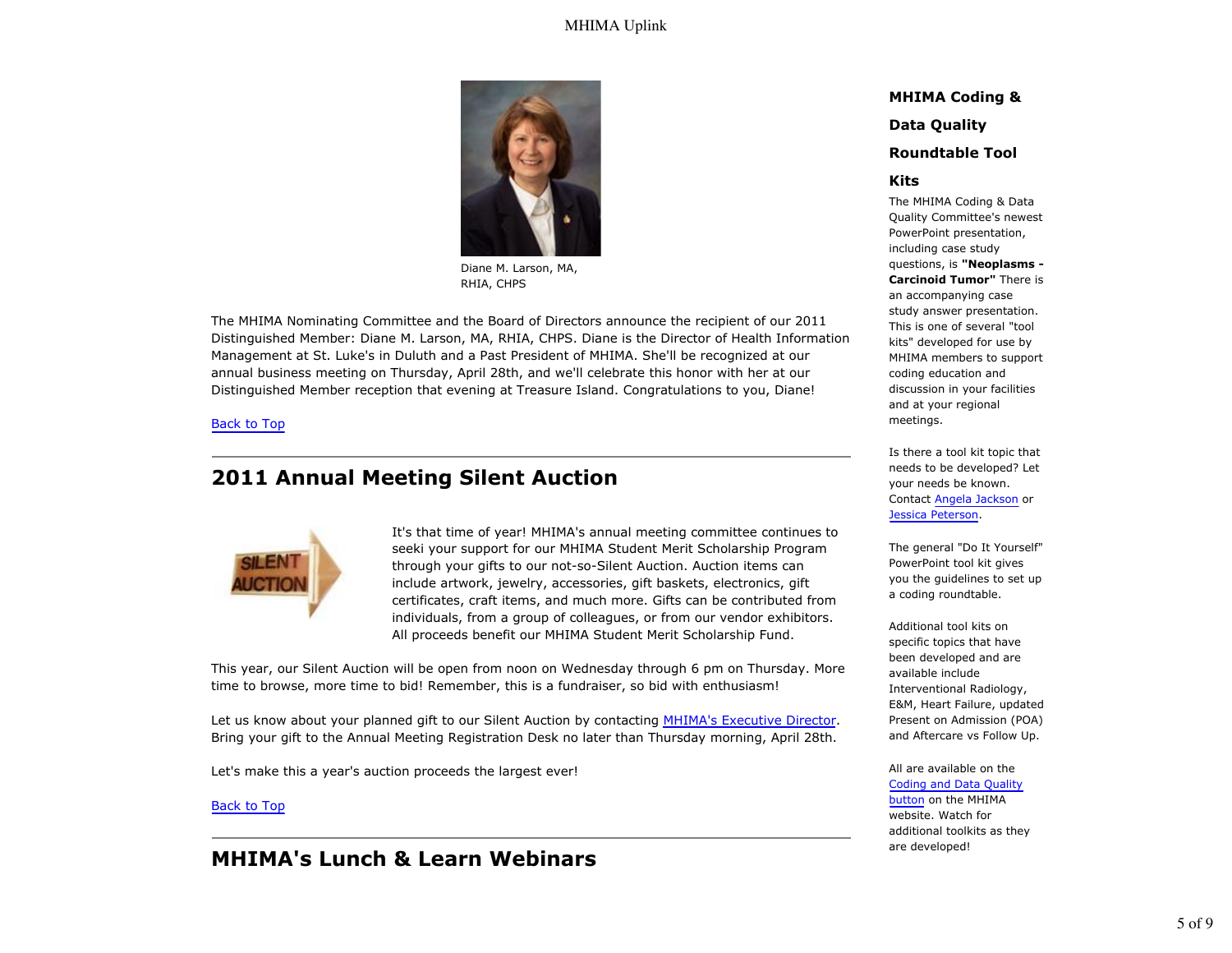

MHIMA's Lunch & Learn Webinar series continues for 2011. All webinars are being recorded and a DVD is available for purchase if you cannot attend the live event. Visit the MHIMA website and click on the HIM Education button/Online Learning for complete details on the "live" events as well as ordering recorded webinars.

The next webinar on our schedule is:

May 19: **Bridging the Gap: EDI -Electronic Document Imaging,** presented by Lisa Kampa and Heidi Onsted from Gillette Children's Specialty Healthcare. This webinar targets those facilities considering implementation of EDI (scanning) to their HIM workflow. Registration remains open through May 16, 2011.

All webinars are \$59 per "live" connection for MHIMA/AHIMA members, and worth one (1) CE for everyone participating at one site connection. Multiple connections at one site require separate registrations.

Archived versions are now available for \$49 for members, or a package of three for \$129.

The MHIMA webinar series is an opportunity to pick up needed information as well as earn CEUs at a very reasonable rate, and our presentations reach our members all across the state. We hope you take advantage of our webcasts!

Back to Top

# **ICD-10 Education**

MHIMA continues to provide you information about ICD-10 educational opportunities, whether they are in-person or on-line. Our annual meeting's agenda includes an "ICD-10 Academy" on Friday morning providing you with 3.0 CEUs that meet the new CEU requirements for ICD-10 education for AHIMA credential holders.

Don't forget our archived webinar series, which can provide you with lots of basic information to get you jump started. You can access any of our archived webinars from this link.

We also want to bring to your attention an opportunity for some nearby AHIMA I-10 Training Academy locations:

The Wisconsin Health Information Association (WHIMA) will co-sponsor an AHIMA ICD-10 Academy in Milwaukee on July 7-9, 2011 at the Crowne Plaza Hotel. This hotel is located close to the airport in Milwaukee. WHIMA is inviting all Minnesota HIMA members to attend. For more information, click here.

And a reminder about your general coding questions: You are encouraged to use AHIMA's Coding CoPs for coding related questions. There is a general coding CoP community for coders as well as several for specific coding areas. These CoPs are a great resource for submitting coding questions and participating in the discussion threads surrounding the questions of others. To participate in these CoPs, Click Here.

Back to Top

## **MHIMA Promotional Items**

Check out our MHIMA Store on our website. You'll find tailored logo button-downs, cozy crews and hoodies, and a stunning sterling silver key ring, embossed with our logo, for sale. These items would make a great gift for yourself, a colleague, or to honor someone's achievement.

You can find these items at our MHIMA booth at the upcoming Annual Meeting also!

Back to Top

**ICD-10**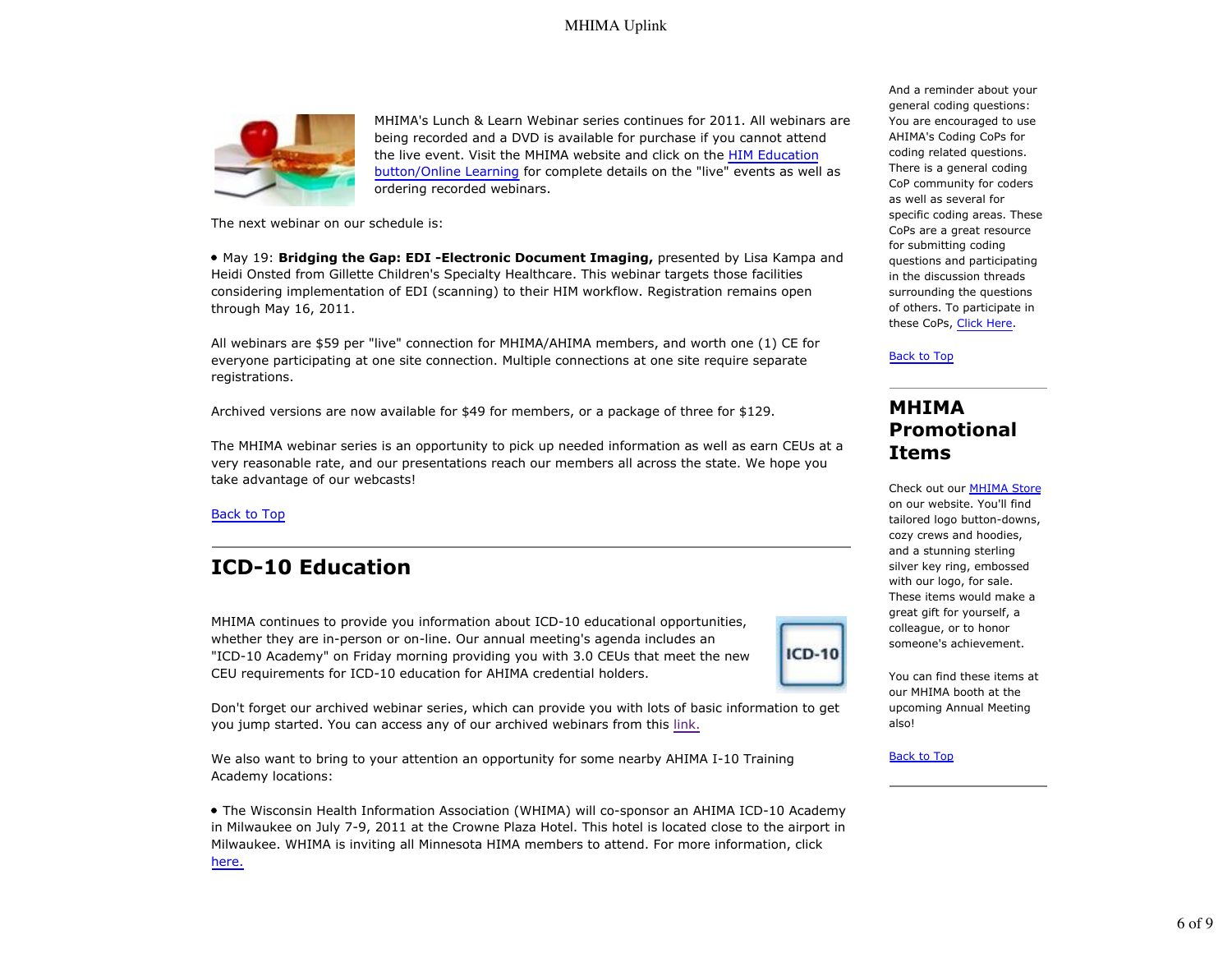South Dakota will host the same Academy on August 24-26, 2011 in Sioux Falls, SD. You can find more information about this event by clicking here.

Looking for some on-site I-10 education in the Fargo/Moorhead area? Minnesota State Community and Technical College is hosting an I-10 "101" class for coding professionals and other users on either April 25, 2011 from 7-9 pm or on April 30, 2011 from 8-11 am. This class is worth 2 CEUs. To download their brochure, click here. You can also find information on their website and click on Upcoming Classes on the left side. (Note: Participation in this program does not imply endorsement by MHIMA.)

#### **ICD-10 Tip of the Month:**

AHIMA offers the following assessments which cover the clinical information that coding professionals will be required to know to correctly apply ICD-10-CM/PCS codes:

- ICD-10-CM Coding Assessment
- ICD-10-PCS Coding Assessment
- ICD-10-CM/PCS CDI Coding Assessment.

Descriptions of these assessments can be found on AHIMA's web site. These 60-question assessments are part of AHIMA's Coding Assessment and Training Solutions (CATS) Program. Use of current codebooks or access to an encoder is required. Questions in each assessment are categorized as intermediate or advanced coding.

Back to Top

### **MHIMA 2011 Legal Resource Manual is Coming!**

Great News! The 2011 Legal Resource Manual will be available for at our annual meeting! This Manual updates the last 2009 version. It includes the laws and rules that address the majority of issues that may arise with respect to health information practice. As one member states, "This is truly a valuable resource for anyone that works with health care." It's a compilation of best practices and experience of HIM professionals and the facilities they represent in Minnesota, and again it's had legal review. All HIM Departments should have this Manual in their office for ready reference.

MHIMA thanks iod, incorporated, our corporate partner, for reproducing our 2011 Manual.

Come to the MHIMA booth at our annual meeting at Treasure Island to purchase your copy for the new price of \$150 for members, \$200 non-members, \$90 students (tax-exempt pricing). We'll have a list of the MN sales-tax exempt certificates we've received, so if you've previously purchased a 2009 manual, you won't need to provide another copy.

As soon as we have the new 2011 Manuals delivered, we'll make them available for purchase from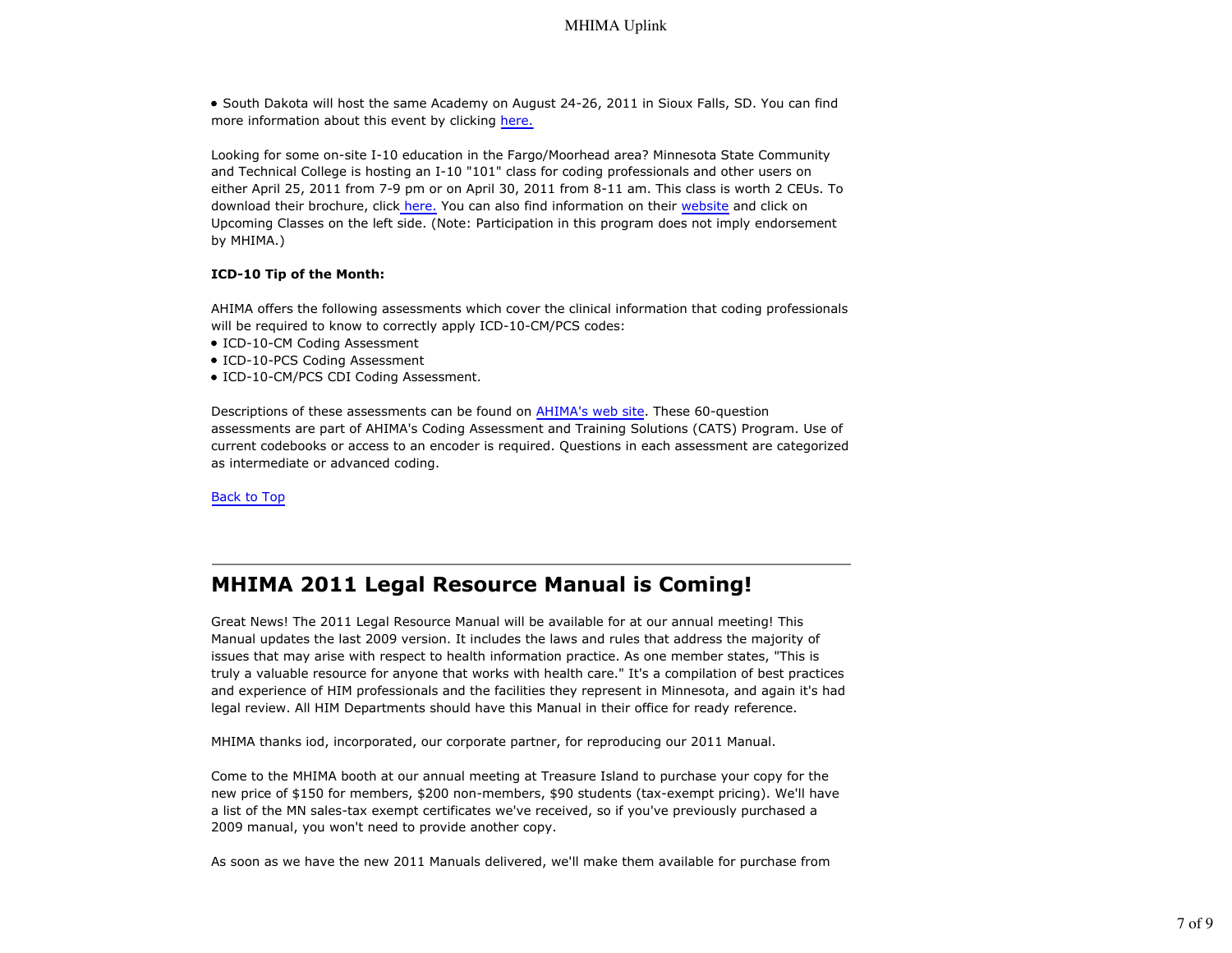our website as well.

MHIMA thanks our 2011 Legal Resource Manual team led by Heidi Onsted and Chris Bushaw for their extensive work in making this updated resource available for you.

Back to Top

## **PHR**

Carolyn Gaarder

Exciting things are happening with the Personal Health Record as it is being recognized by the federal government and promoted to two of their largest populations, namely, the Medicare beneficiaries and the Veterans Administration medical patients.

I believe we can be a great resource to the Medicare beneficiaries in particular, as they are a large and diverse population. Many of these seniors are well versed in health care issues and have the desire to become more active in their own health care.

I hope that you will register and join me for a PHR session on Friday at the Annual Meeting. Part of the session will be a training for conducting PHR sessions in your local communities. Here is a wonderful volunteer activity that will truly allow you make a difference and a contribution.



Before the Annual Meeting, please check out the myPHR website. Scroll down to the right hand corner and click on Blue Button Resources. On the next page, click on Medicare.gov which will take you to Medicare's Blue Button or PHR

resources. Check this out.

See you later this month at Treasure Island.

Back to Top

# **Maximum Charges for Copies of Patient Records in MN**

The Minnesota Department of Health released the update to the Maximum Charges for Copies of Patient Records in March. MDH computes the maximum 2011 charges to be \$1.23 per page and \$16.24 for time spent retrieving and copying the records. The provider may charge the actual cost of reproducing x-rays. Click here to view or download a copy of this issue brief. You can also access this document from our website's Legislative Updates page.

Back to Top